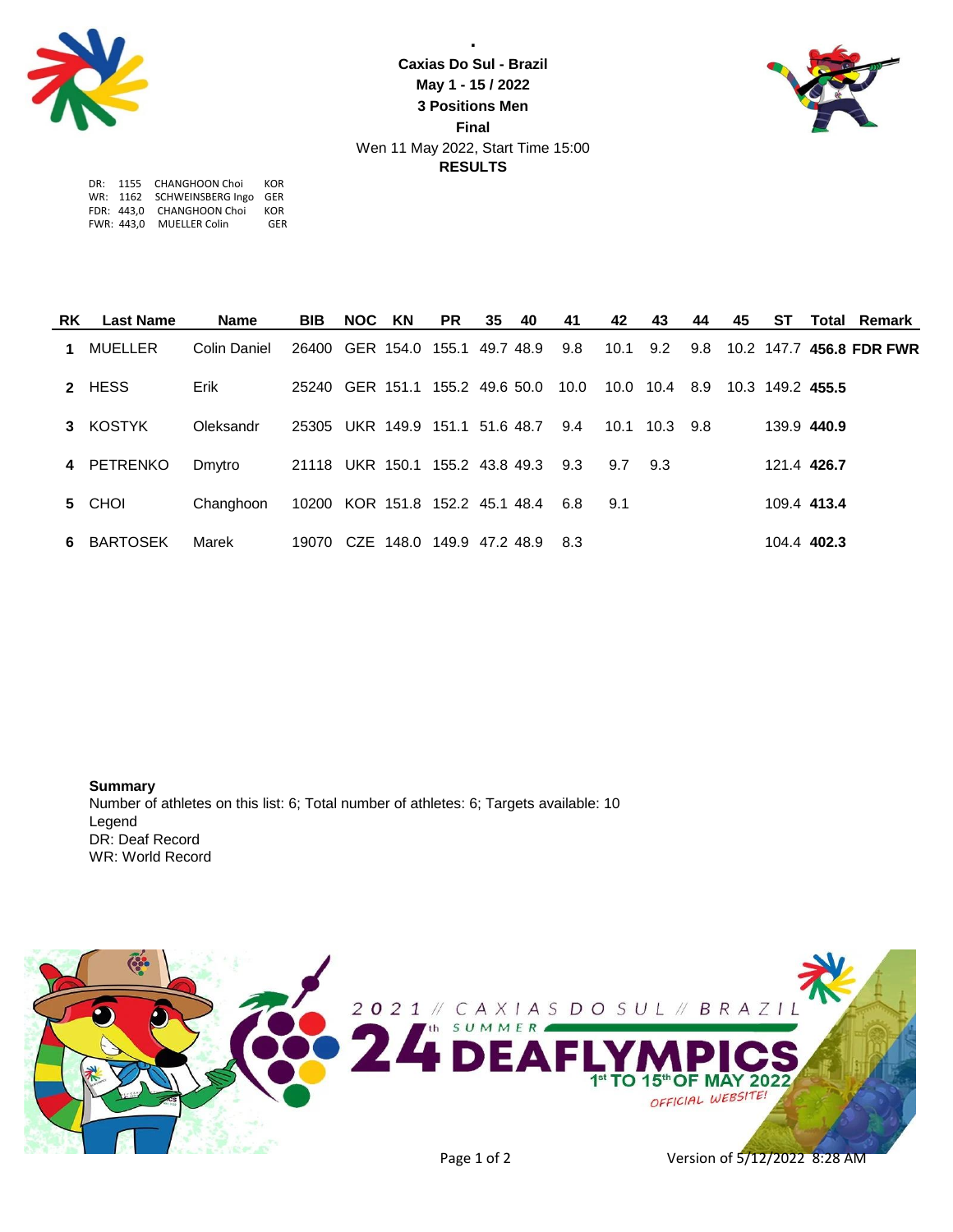Version of 5/12/2022 8:28 AM